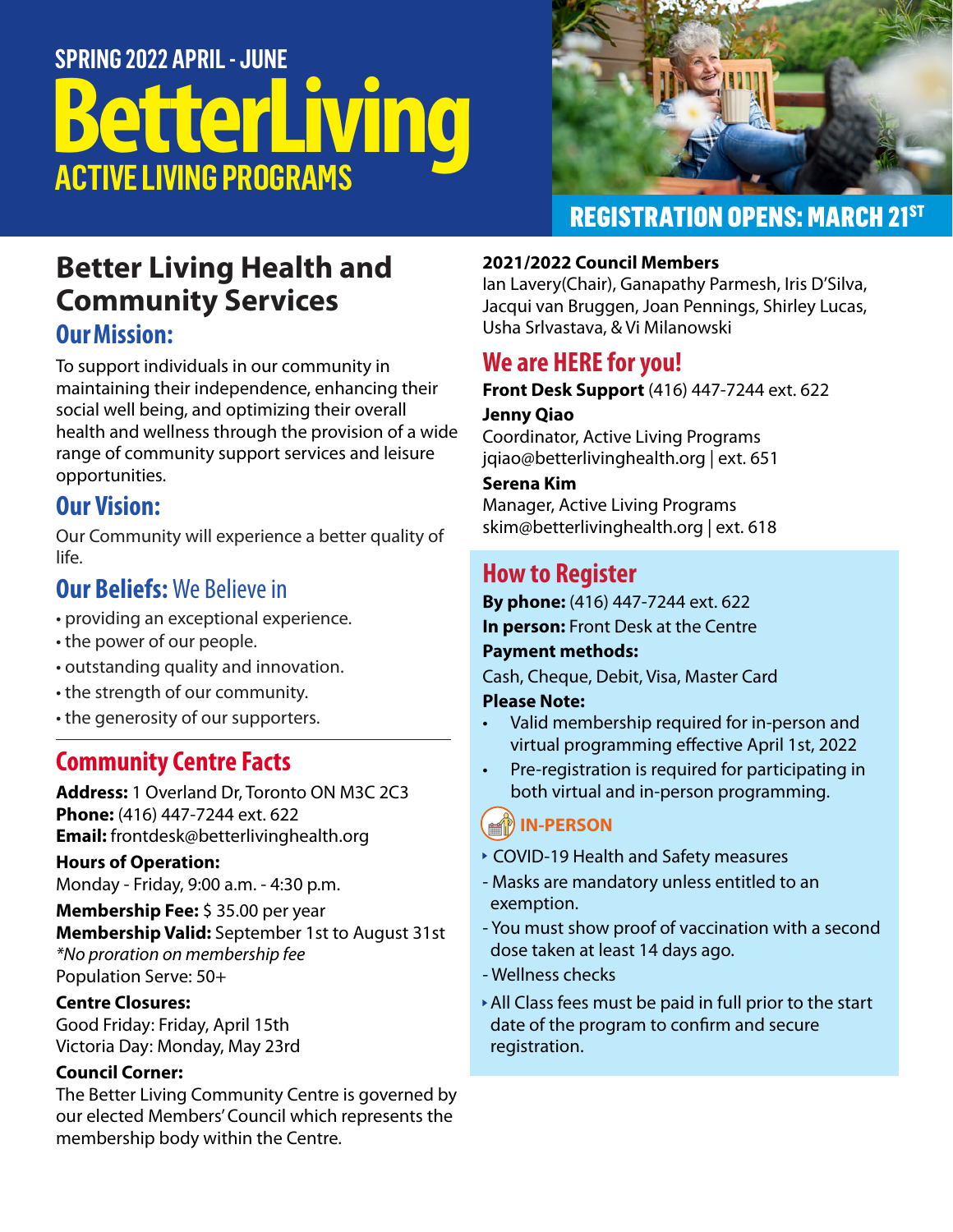**LIFELONG LEARNING**

**LEARNING** 

**LIFELONG** 

## **BEED** OVER ZOOM

#### **Zoom Etiquette:**

- If you are not the person currently speaking, it is recommended that you mute your microphone.
- $\blacktriangleright$  Make sure you are aware of your surroundings when enabling your video.
- All programming can be accessed via telephone too.

#### **Refund Policy**

- 1. Membership fees are non-refundable
- 2. All refunds must be issued to the same method of payment.
- 3. Credit will be issued on cheque payment.
- 4. Refunds will be prorated to reflect the number of scheduled classes that have occurred by the date the written request was received.



#### **Credit Policy**

Paper crafting; the art of creating figures with paper. It This group will examine and analyze the events that is an exciting and highly affordable way of decoration and involvement in fun activities to enhance your creativity skills as well as sharpening your eyes. **Fridays, 10:30 a.m. - 11:30 a.m. April 22nd - June 24th (10 weeks) Fee: \$ 60.00 (Non-members: \$ 84.0)**

- 1. Credit will be prorated to reflect the number of scheduled classes that have occurred by the date the written request was received.
- 2. Credit does not expire. Credits are not redeemable for cash and are not transferable.
- 3. Credit can be put towards any Centre activities and Membership Fees.

#### **Cancellation**

Better Living reserves the right to cancel a program due to low enrollment. A full refund will be issued.

#### **Instructor:** May Chan

**\*including supply cost**

## **Carpet Bowling**

**Instructor:** Diane Bradey

It's a lot like lawn bowling, only it's played rain or shine. Get a little exercise and socialize at the same time. All are welcome to play!

**Tuesdays, 1:00 p.m. - 2:30 p.m. \$ 2.50 per day**

## **Issues in the Media**

**Instructor:** Terry Davies impact Canadian society, and issues happening in the world. Group discussions will lead participants to a broader understanding of our role in the global village. **1:00 p.m. - 3:00 p.m. April 1st - June 24th (12 weeks) Fee: \$ 72.00 (Non-members: \$ 101.00) Cancelled Date:** Good Friday, April 15th

### **Boccia**

**Instructor:** Diane Bradey Boccia is a Target game. Participants will learn about and practise sending an object toward a target while trying to avoid any obstacles.

**Fridays, 11:30 a.m. - 12:30 p.m. \$ 2.50 per day**

## **Mandarin: Beginner Level Instructor:** Hong Shang | **Thursdays 11:30 A.M. Mandarin: Intermediate Level**

**Instructor:** Hong Shang | **Tuesdays 11:30 A.M.**

#### **Spanish Conversation**

**Led by:** Cheryl Garcia/ Norma Rojas | **Tuesdays 2 P.M.**

#### **French Conversation**

**Tuesdays 11:00 A.M.**

## **Mindfulness Meditation (via telephone)**

### **Led by:** Shirley Wong | **Fridays 10:00 A.M. Everyone is an Artist Creative Expression**

**Instructor:** Cari Shim | **Fridays 1:00 P.M.**

## **Bingo**

**Led by:** Active Living Team | **April 6th - June 29th Every other Wednesdays 1:00 P.M.** 

## **Therapeutic Touch (TT) Works for Photography Club Self-Care**

#### **Instructor:** Paula Neilson | **Fridays 11:00 A.M.**

Promote relaxation and healing for yourself with Therapeutic Touch®. TT is a gentle form of energy healing based on ancient healing practices – easy to learn and safe to do.

## **Music Afternoon**

**Led by:** Steve O'Brien | **Mon, April 18th at 1:30 P.M** *Chicago with Rene Zelwegger and Catherine Zeta-Jones*

**Monday, May 16th at 1:30pm.** *"Hairspray"* **Monday, June 20th at 1:30pm. "South Pacific" starring Mitzi Gaynor and Rosanno Brazzi.**

#### **Paper Please! IN-PERSON**

## **Computer Club**

**Led by:** Vernon Paige | **Mondays Bat 2:30 P.M. April 11th & 25th, May 9th, June 6th & 20th**

**Led by:** Vernon Paige | **Mondays at 2:30 P.M. April 4th, May 2nd, 16th & 30th June 13th & 27th**

## **Musical Therapy**

**Led by:** Nicholas Scott | **Thursday April 14 & 28 at 1:00 P.M.**

#### **Men's Shed via Zoom or Telephone**

**Instructor:** Ian Lavery| **Thursdays at 10:30 A.M.**

## **Book Club**

#### **Led by:** Bryan Blenkin | **Thursdays at 2:00 P.M**

- **• April 28:** The Giver of Stars by Jo Jo Moyers
- **• May 26:** The Book Woman of Troublesome Creek by Kim Michele Richardson
- **• June 23:** Hamnet and Judith by Maggie O'Farrell (sometimes called Hamnet)



## **Current Events Discussions**

#### **Presented By:** Paul Dias **May 5 & 19, June 2, 16 & 30 Thursdays at 1p.m. | [Registration Link](https://us02web.zoom.us/meeting/register/tZ0ocOqspj0tHNZLDO_Q7Z8_99ZtcCHUE2LW)**

Better Living offers facilitated discussions of topics from newspapers and mainstream. websites. In addition to big headlines we also like to include human-interest stories, new technological innovations, issues affecting the elderly, photos of the week, and more. While we sometimes wade into some very contentious subjects, never does a discussion become heated or hostile. Rather, more often than not, there's a lot of laughter that contributes to a positive, upbeat atmosphere.

## **Vaccine Engagement - Wheel Spinner Program**

#### **Presented By:** Melissa Lai & Casey Courtney **Tuesday, June 7 at 2 p.m. | [Registration Link](https://us02web.zoom.us/meeting/register/tZAsdeigrzwiHdB-OkSbBMzaFqp3tmkhDFmm)**

By engaging participants to answer or share their experience on commonly questions focusing on vaccine, vaccination, library services, community centre programs and local neighbourhood parks & recreation facilities, we would provide information for participants to be familiar with current programs available and what doctors from North York General Hospital say on vaccine and vaccination.

EQ

## **Fire Safety**

**Presented By:** Angela Safko **Wednesday, June 22 at 1 p.m. | [Registration Link](https://us02web.zoom.us/meeting/register/tZwtc--qrDMqG9ylfjuJdrrlRtHU3AMJiRCd)** Join this fire safety workshop facilitated by Toronto Fire Service department to learn about how to prevent a fire in your home and the presentation will cover information of smoke alarms, kitchen fire safety, careless smoking, use of candles, and emergency planning, and general fire prevention in high-rise and low-rise buildings.

#### **OVER ZOOM**

#### **OVER ZOOM**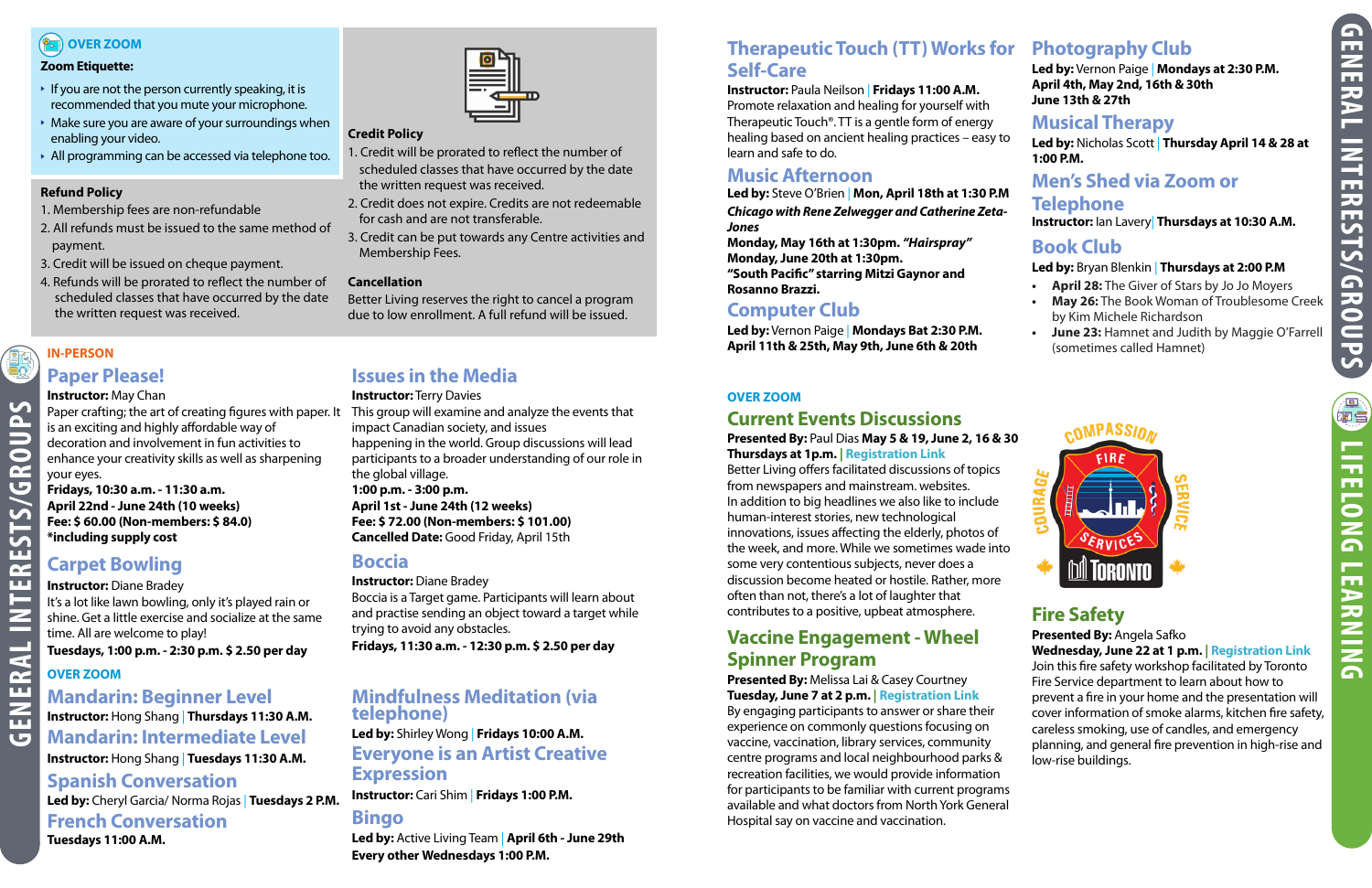RO

 $\overline{\mathbf{a}}$ 

**INSTRUCTION** 

MANDARIN

#### **June 4: Osteoporosis: What is it?**

Osteoporosis is a condition that causes bones to become thin and porous, decreasing bone strength and leading to increased risk of breaking a bone. This presentation will be discussing how our bones develop, and how they are affected by osteoporosis.

#### **June 18: Osteoporosis: How Can Exercise Help?**

Exercise is important for everyone, even those who have had bone fractures in the past. This presentation will be discussing how exercise has positive effects on our bones, and some precautions for those with a history of bone fractures.

## **Online Kinesiology Service**

Discover how to exercise in a fun and safe way! We are offering 30 minutes online one on one appointments with our Kinesiologist. If you have any questions about how to exercise safety or concerns about any current health conditions, book an appointment to learn more!

#### **Upcoming Appointment Days/Time: Saturdays 1:00 P.M., 1:40 P.M.**

**To book an appointment, please email at [communityfitness@betterlivinghealth.org](mailto:communityfitness@betterlivinghealth.org?subject=Online%20Kinesiology%20Service%20Inquiry%20)**

#### **WELLNESS SATURDAYS AT 12:00 P.M. Presented by Cristiane B. Cruz, R.Kin [Registration Link](https://us02web.zoom.us/meeting/register/tZUodO-uqTItGtf_0qDiLHjZQ1IoIv0rii9C)**

#### **LOW INTENSITY**

#### **MODERATE INTENSITY**

#### **Low Impact Fitness Class**

**Instructor:** Cathy Liang **Mondays 3 P.M.**

## **Chinese Jia-Mu-Si Happy Dancercise**

**Instructor:** Hui Juan Shen **Monday to Friday, 8:20 A.M.**

#### **English Conversation Group**

**Instructor:** May Lau **Tuesdays 10:00 A.M.**

#### **Hand Crafts Group**

**Led by:** Gui Zhen Chen **Tuesdays 3 P.M.**

## **Bring Seniors Online**

**Led by:** Irene Fang **Wednesdays 11:00 A.M.**

## **Chinese Folk Dancing**

**Instructor:** Yihua Liu **Thursdays 1:00 P.M.**

## **Practical English**

**Led by:** Hong Shang **Fridays 10:00 A.M.**



## **OVER ZOOM**

## **Tai Chi – Beginners**

#### **Instructor:** Agnes Wong

Learn this ancient Chinese form of exercise at your own pace. Tai-Chi uses gentle flowing, century-old movements to calm your mind, relax your body and strengthen the muscles. Practicing Tai Chi can help you to improve balance, flexibility, posture and general overall well-being. You can also learn how to harmonize your mind, body and spirit. **Fee: \$90.00 (Non-Members \$126.00) Group 2. [OVER ZOOM](https://us02web.zoom.us/j/85062944161) Wednesdays, 10:45 a.m. – 11:45 a.m. April 13th – June 29th (11 weeks) Fee: \$55.00 (Non-Members \$77.00) April 13th is a open class as a trial.** 

**Group 1. IN-PERSON Wednesdays, 9:30 a.m. – 10:30 a.m. April 13th – June 29th (12 weeks)**

**Bone Fitness Instructor:** Chris Moffett **OVER ZOOM** Improve bone and muscle strength in a fitness class that is filled with variety! Exercises include weight bearing, balance, strength training and those promoting proper alignment and movement, all done with music. **Tuesdays, April 5th - May 24th at 10:00 a.m. | Fridays, April 1st - May 27th at 10:00 a.m.**

## **Line Dancing- Multi-Level**

#### **Instructor:** Vivian Yoon

**Mondays, 11:00 a.m. – 12:00 p.m. April 11th - June 27th (11 weeks) Fee: \$ 83.00 (Non-Members \$ 116.00) Class Cancelled: Victoria Day - May 23rd**

Get your feet moving while having some fun and enjoying a great workout! Dances include a variety of ballroom, Latin and contemporary moves to music. The instructor will adjust the level depending on the experience of the participants. This standing gentle exercise class incorporates a warm up, cardiovascular and muscle conditioning plus balance exercises. All exercises during this 45 minute class bring attention to posture, joint alignment and range of motion.

## **Strengthen Your Structure**

**Instructor:** Luisa DiSimone

- 
- Bring your own resistance band or can be purchased through the Centre.

**Thursdays, 11:00 a.m. - 12:00 p.m. April 14th - June 23rd (11 weeks) Fee: \$ 83.00 (Non-Members \$ 116.00)**

### **Tai-Chi: Intermediate**

#### **Instructor:** Mary Yeung

**Pre-Requisites:** This class is suited to those who have over a year of structured Tai Chi experience. This century old Chinese form of exercise uses gentle flowing movements to relax and strengthen your muscles. By practicing Tai Chi, you can improve your balance, flexibility, posture, and general well- being. You can also learn to har-monize your mind, body and spirit. "Yang" style Tai Chi is taught in this class.

#### **Group 1.**

**Tuesdays, 10:00 a.m. – 11:00 a.m. April 12th - June 28th (12 weeks) Fee: \$ 90.00 (Non-Members \$ 126.00) Group 2. Fridays, 10:00 a.m. – 11:00 a.m. April 22nd - June 24th (10 weeks) Fee: \$ 75.00 (Non-Members \$ 105.00)**

## **Indoor Pole Walking for Fitness and Balance**

#### **Instructor:** Luisa DiSimone

This 60 minute class uses Nordic Poles and starts with a gentle warm up, minimum of 10 minutes of cardiovascular training, muscle strengthening, flexibility conditioning and balance exercises. Activator Poles or Nordic Poles are required for this program.

- \* Nordic Pole can be borrowed from the Centre.
- \* Activator Poles can be purchased the website at **[www.urbanpoling.com](https://urbanpoling.com/)**

Please let the Active Living Programs Team know, If you need any assistance.

**Thursdays, 12:10pm to 1:10pm April 14th - June 23rd (11 weeks) Fee: \$ 83.00 (Non-Members \$ 116.00)** **IN-PERSON**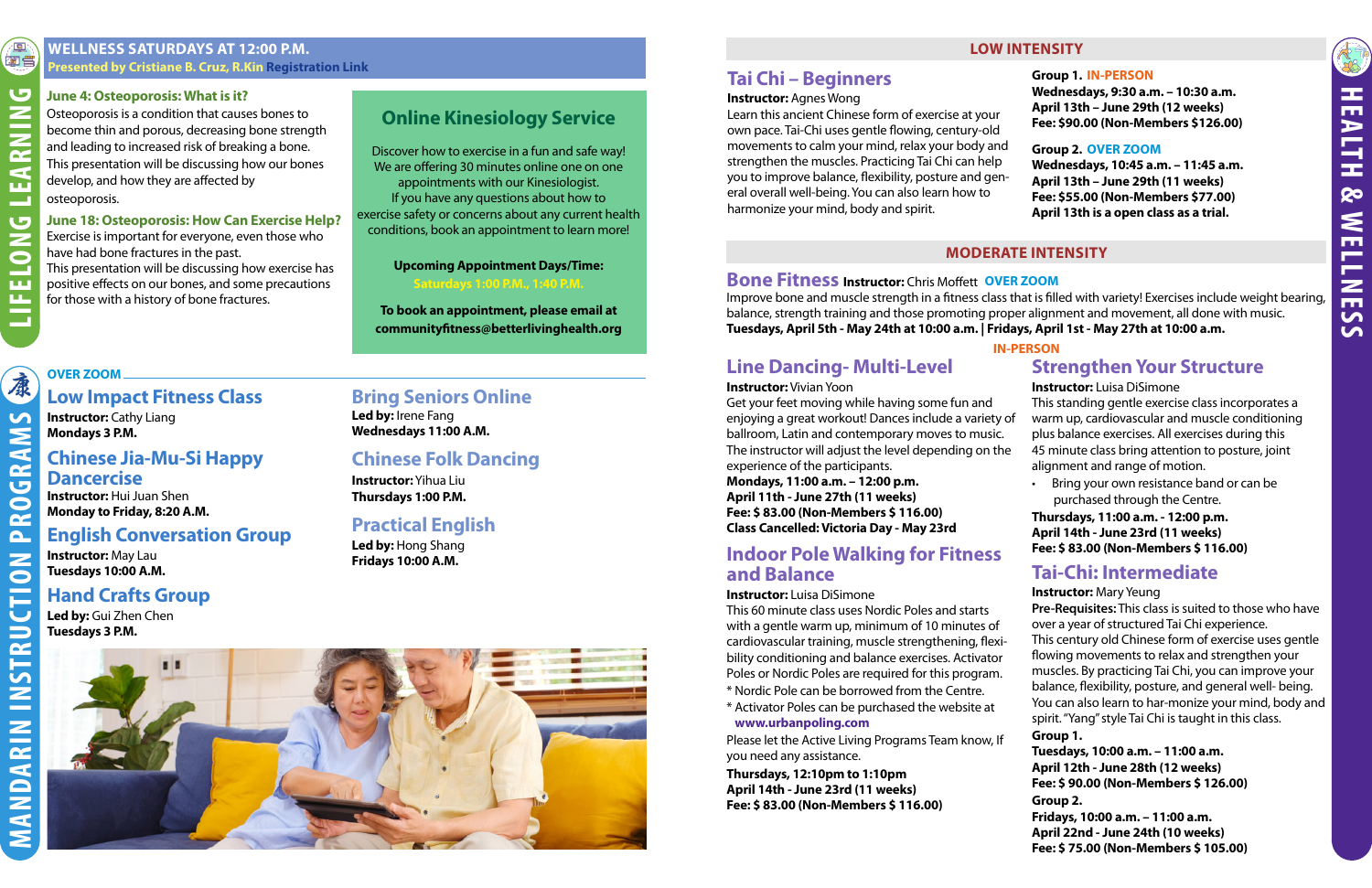**COMMUNITY FITNESS AND FALLS PREVENTION**

 $\blacktriangleleft$ 

SS ш Z

E щ  $\blacktriangleright$ 

NNUNIT

 $\overline{\bullet}$ 

TION

 $\overline{\mathbf{z}}$ 

 $\mathbf{r}$ 

 $\sim$  $\mathbf{\Omega}$ 

 $\mathbf{v}$ <u>and</u>

 $\blacktriangleleft$ 

ш  $\blacksquare$ Z

## **Falls Prevention**

Falls Prevention Program is geared towards building a strong foundation while teaching preventive measures to help reduce the risk of falls. **Group 1.**

**Monday & Thursday 9:45 a.m. – 10:30 a.m. April 11th – June 30th**

**Group 2. Monday & Wednesday 1:45 – 2:30 p.m. April 11th – June 29th**

## **Gentle Fitness**

This fitness class will focus on a circulatory warm-up, cardio, strength training as well as balance to help promote and improve flexibility and strength.

**Group 1.**

**Monday & Thursday 8:45 a.m. – 9:30 a.m. April 11th – June 30th**

#### **Group 2.**

**Monday & Wednesday 12:30 p.m. – 1:15 p.m. April 11th – June 29th** 

#### **IN-PERSON**

#### **LOW INTENSITY**

#### **MEDIUM INTENSITY**

#### **OVER ZOOM**

#### **OVER ZOOM Falls Prevention**

**Instructor:** Jose Balba

#### **Tuesday, Thursday & Friday 4:00 P.M.**

Falls Prevention Program is geared towards building a strong foundation while teaching preventive measures to help reduce the risk of falls. harmonize your mind, body and spirit.

## **Gentle Fitness**

**Instructor:** Jose Balba **Tuesday & Friday 3:00 P.M. Instructor:** Rafael Gomez **Saturday 10:00 A.M** Falls Prevention Program is geared towards building a strong foundation while teaching preventive

measures to help reduce the risk of falls. harmonize your mind, body and spirit.

## **Chair Yoga**

**Instructor:** Lupita Romo

#### **Monday 4:30 P.M. & Sunday 9:15 A.M.**

Designed to help you find more energy, stay focused, bring flexibility back to your muscles and joints as well as reduce stress in your body. Take time to reconnect with your body, breath and mind.

## **Total Body Conditioning**

#### **Instructor:** Azadeh Shooshtari & Jose Balba **Mondays, 11:10 A.M. \*Tuesday – Thursday ON HOLD**

This class provides a balance to your cardio workout and good strength training for all muscle groups. A variety of equipment is used – free weights, resistance bands, and more.

**Zumba Toning Instructor:** Lupita Romo **Fridays, 4:30 P.M.**

Zumba Toning combines targeted body-sculpting exercises and high-energy cardio work with Latin-infused Zumba moves, to create a calorie-burning strength-training dance fitness party. Using light weight maracalike toning sticks or weights you'll work every muscle group, enhancing a sense of rhythm and co-ordination while you groove.

| egend General Interests/Groups OL |  |
|-----------------------------------|--|
| Community Fitness and Falls F     |  |

## *VIRTUAL P*

## **Line Dancing**

**Instructor:** Cathy Liang **Tuesday 3 P.M.** 

Get your feet moving while having some fun and a great workout! Dances will use a variety of ballroom, Latin and contemporary music. The instructor will adjust the level depending on the experience of the participants.

## **Building Bones & Balance**

**Instructor:** Jose Balba **Thursdays 12:05 p.m.**

## **Healthy Heart & Body Balance**

**Instructor:** Jessica Chin-Yee **Thursday 4 P.M.**  This easy-to-follow workout increases energy and stamina, while featuring the importance of heart health, muscle strengthening and wellness.

## **Pilates (Floor-based)**

**Instructor:** Jessica Chin-Yee **Thursday 5:10 P.M.**  This class will help you to increased flexibility to improve your posture and coordination.

## **Zumba Gold**

**Instructor:** Lupita Romo **Thursday 4:30 P.M. Sunday 10:15 A.M.** 

### **Dance Fitness**

#### **Instructor:** Rafael Gomez **Saturday 11:00 A.M.**

Dance Fit targets wellness through creative movements with selected music. It improves physical and cognitive ability and brings smiles and joy. The Dance includes modifications for both standing and sitting positions.

## **Functional Fitness**

#### **Instructor:** Rafael Gomez **Saturday 12:00 P.M.**

Complete body workout featuring simple exercises to build muscles, flexibility and boost heart health. This class will lead you through a mix of energizing standing and seated exercises.

#### **HIGH INTENSITY**

#### **OVER ZOOM**

#### **I**felong Learning **C** Health & Wellness Prevention

| <b>ROGRAMMING</b> |  |  |
|-------------------|--|--|
|                   |  |  |



OE

| <b>MONDAY</b>                                            | <b>TUESDAY</b>                                           | <b>WEDNESDAY</b>                                       | <b>THURSDAY</b>                                                | <b>FRIDAY</b>                                              | <b>SATURDAY</b>                                   | <b>SUNDAY</b>                      |
|----------------------------------------------------------|----------------------------------------------------------|--------------------------------------------------------|----------------------------------------------------------------|------------------------------------------------------------|---------------------------------------------------|------------------------------------|
|                                                          | <b>Bone Fitness</b><br>10:00 a.m.                        |                                                        | <b>Men's Shed</b><br>10:30 a.m.                                | <b>Bone Fitness</b><br>10:00 a.m.                          | <b>Gentle</b><br><b>Fitness</b><br>10:00 a.m.     | <b>Chair</b><br>Yoga<br>9:15 a.m.  |
|                                                          | <b>English</b><br><b>Conversation</b><br>10 p.m.         | <b>Tai-Chi</b><br><b>Begineer</b><br>10:00 a.m.        | <b>Mandarin for</b><br><b>Beginners</b><br>11:30 a.m.          | <b>Mindfulness</b><br><b>Meditation</b><br>10:00 a.m.      | <b>Dance</b><br><b>Fitness</b><br>11:00 a.m.      | Zumba<br><b>Gold</b><br>10:15 a.m. |
| <b>Total Body</b><br><b>Conditioning</b><br>$11:10$ a.m. | <b>Total Body</b><br><b>Conditioning</b><br>$11:10$ a.m. | <b>Total Body</b><br><b>Conditioning</b><br>11:10 a.m. | <b>Total Body</b><br><b>Conditioning</b><br>$11:10$ a.m.       | <b>TT</b> for<br><b>Self-Care</b><br>11:00 a.m.            | <b>Functional</b><br><b>Fitness</b><br>12:00 p.m. |                                    |
|                                                          | <b>French</b><br><b>Conversation</b><br>11:00 a.m.       |                                                        |                                                                |                                                            | <b>Wellness</b><br><b>Saturdays</b><br>12:00 p.m. |                                    |
|                                                          | <b>Mandarin for</b><br><b>Intermediate</b><br>11:30 a.m. |                                                        | <b>Music</b><br><b>Therapy</b><br>1:00 p.m.                    | <b>Building</b><br><b>Bones</b><br>& Balance<br>12:05 p.m. |                                                   |                                    |
| <b>Music</b><br><b>Afternoon</b><br>1:30 p.m.            | <b>Lifelong</b><br><b>Learning</b><br>1:00 p.m.          | <b>Bingo</b><br>1:00 p.m.                              | <b>Lifelong</b><br><b>Learning</b><br>1:00 p.m.                | <b>Creative</b><br><b>Expression</b><br>1:00 p.m.          |                                                   |                                    |
| Photography<br><b>Club</b><br>2:30 p.m.                  | <b>Spanish</b><br><b>Conversation</b><br>2:00 p.m.       |                                                        | <b>Falls</b><br><b>Prevention</b><br>1:00 p.m.                 | <b>Gentle</b><br><b>Fitness</b><br>3:00 p.m.               |                                                   |                                    |
| <b>Computer</b><br><b>Club</b><br>2:30 p.m.              | <b>Line</b><br><b>Dancing</b><br>3:00 p.m.               |                                                        | <b>Book Club</b><br>2:00 p.m.                                  | <b>Falls</b><br><b>Prevention</b><br>4:00 p.m.             |                                                   |                                    |
| <b>Chair Yoga</b><br>4:30 p.m.                           | <b>Gentle</b><br><b>Fitness</b><br>3:00 p.m.             | <b>Zumba</b><br>Gold<br>4:30 p.m.                      | <b>Healthy Heart &amp;</b><br><b>Body Balance</b><br>4:00 p.m. | Zumba<br><b>Toning</b><br>4:30 p.m.                        |                                                   |                                    |
|                                                          | <b>Falls</b><br><b>Prevention</b><br>4:00 p.m.           |                                                        | <b>Pilates</b><br>5:10 p.m.                                    |                                                            |                                                   |                                    |